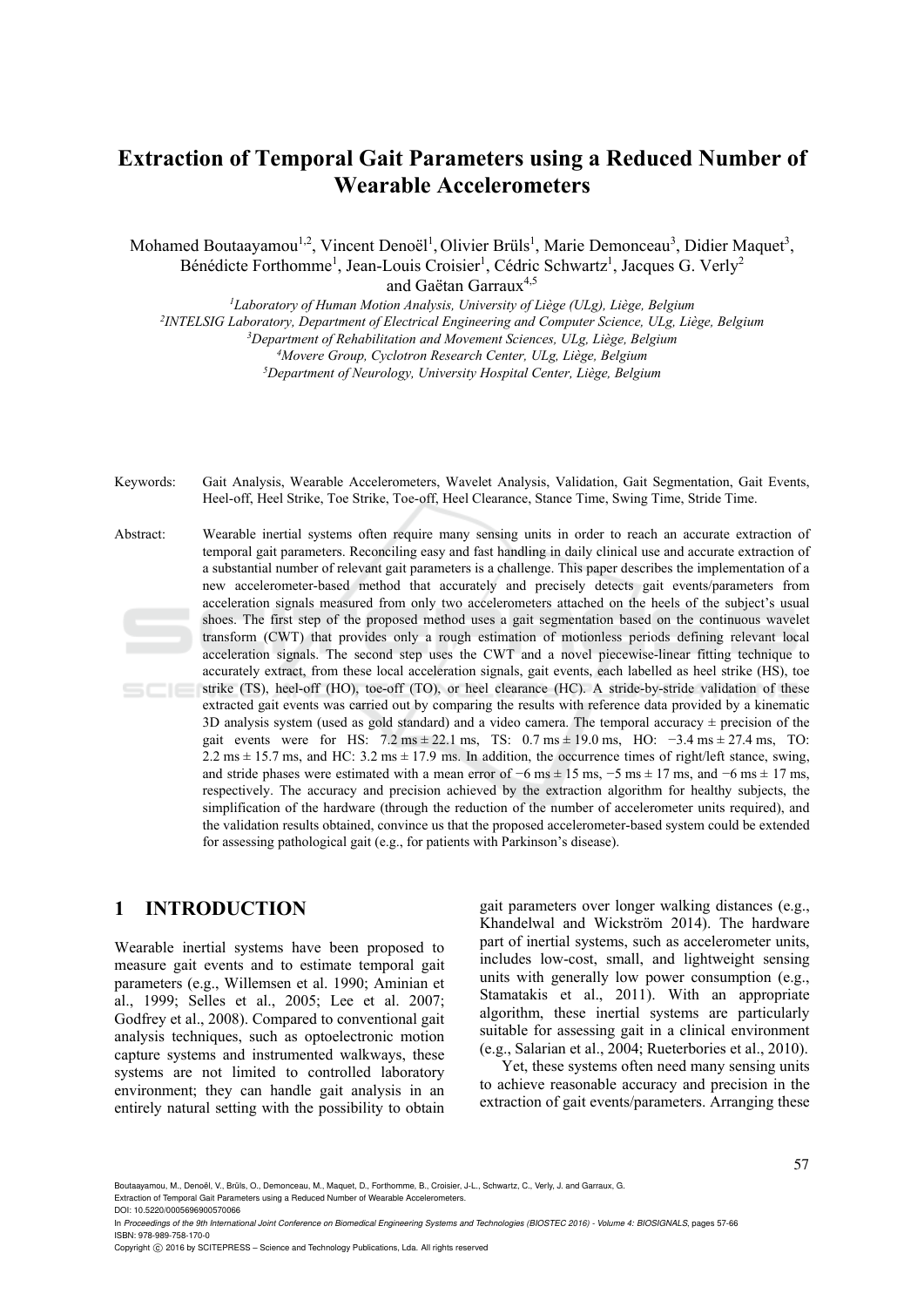sensor units on lower limbs (e.g., feet) in a manner that is acceptable for clinical gait analysis remains a challenge.

We have previously developed and validated a signal processing algorithm to automatically extract gait events in healthy walking – labelled as heel strike (HS), toe strike (TS), heel-off (HO), and toeoff (TO) – from acceleration signals measured by four accelerometer units attached to heels and toes (Boutaayamou et al., 2015a). The algorithm exploited distinctive and remarkable features in these acceleration signals to identify and extract gait events with good accuracy and precision.

In this paper, we present a new signal processing algorithm that extracts the same gait events from only two accelerometers, i.e., one on each shoe, at the level of the heel. Our approach to the aforementioned problem consists therefore in reducing the number of accelerometer units by eliminating the two units on the toes. We also extend the previous algorithm to detect a new gait event, i.e., the time of heel clearance (HC) which is an important gait event that can refine the swing phase. In addition, we consider the validation on a strideby-stride basis of the proposed algorithm on a group of healthy people during normal walking. In this validation, we compare the results (i.e., measured gait events and calculated temporal gait parameters of interest) to reference data provided by a kinematic 3D system (used as gold standard) and a video camera. ENEE AND HNI

### **2 METHOD**

#### **2.1 Wearable Accelerometer System**

Acceleration signals during walking were recorded by a wearable, wireless accelerometer-based hardware system which includes several small threeaxis accelerometer units (2 cm x 1 cm x 0.5 cm), a transmitter module, and a receiver module (Stamatakis et al., 2011; Boutaayamou et al., 2015a) (Figure 1). This system can measure accelerations up to  $\pm 12$  g (where g = 9.81 m/s<sup>2</sup> is value of the gravitational acceleration) along its three sensitive axes: *x* (horizontal), *y* (transverse), and *z* (vertical). In this study, two accelerometer units were tightly attached on the right and left feet, i.e., one on each shoe at the level of the heel. The right and left accelerometers were synchronized. Accelerometers were connected to the transmitter module positioned on the waist. The wires between accelerometers and



Figure 1: (a) The wearable accelerometer-based hardware system. (b) Schematic illustration of the placement of a wearable accelerometer (either for right or left foot) and the direction of axes.

the transmitter module were tightly strapped around the legs so as to avoid disturbing the subject movements. Acceleration signals were recorded at 200 Hz. All data were analyzed using Matlab 7.6.0 (MathWorks, Natick, MA, USA).

### **2.2 Subjects and Gait Tests Procedure**

Gait signals were recorded during walking tests performed by seven young and healthy subjects without any previous injury of the lower limbs ((mean  $\pm$  standard deviation) age = 27  $\pm$  2.6 years; height =  $181 \pm 7$  cm; weight =  $78 \pm 9$  kg). All of them provided informed consent. The gait tests procedure of this study is similar to the one reported in (Boutaayamou et al., 2015a). Before we started the measurements, subjects took sufficient time to get used to the instrumentation tools and the experimental procedure. During the tests, they were asked to walk on a 12–m long track, at their preferred, self-selected, usual speed. Each subject performed several gait tests of 60 s. Subjects wore their own regular shoes. All of the walking tests were performed at the Laboratory of Human Motion Analysis of the University of Liège, Belgium.

### **2.3 Wavelet Analysis: Segmentation of Acceleration Signals**

In the present study, we use a segmentation method that we have previously developed (Boutaayamou et al., 2015b) to identify gait patterns from only heel acceleration signals, thereby reducing the number of wearable accelerometers and allowing for a robust extraction of the gait events/parameters (see Sec. 2.4). This segmentation method is based on the continuous wavelet transform (CWT) to isolate (1) time intervals where the heel acceleration is close to zero, from (2) time intervals the accelerometers are moving. The wavelet coefficient  $C(a,b)$  of the CWT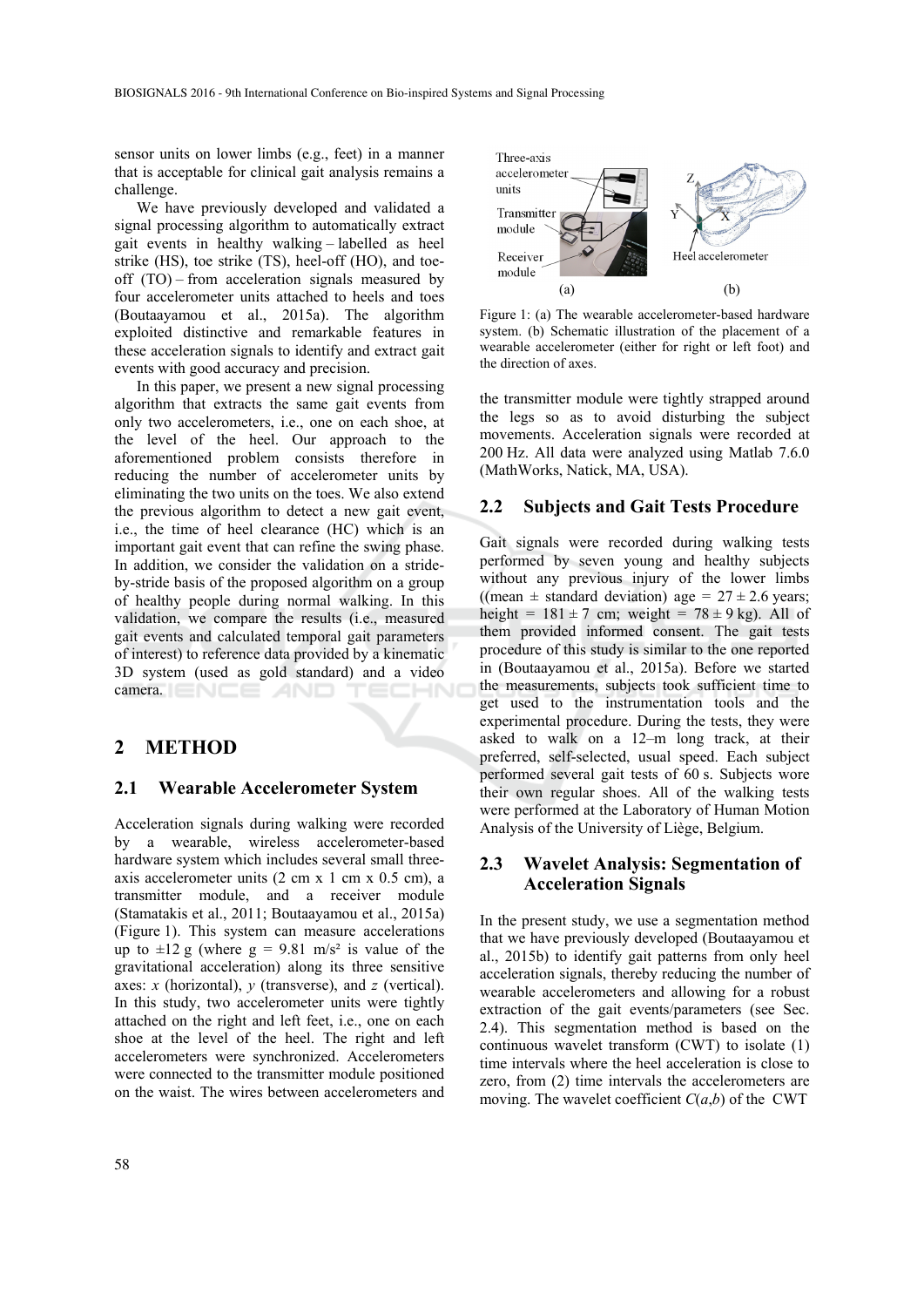

Figure 2: Rough estimation of heel flat/non-flat phases using the gait segmentation based on the continuous wavelet transform.

of a signal *s*(*t*) is defined as

$$
C(a,b) = \frac{1}{\sqrt{|a|}} \int_{-\infty}^{+\infty} s(t) \psi^* \left(\frac{t-b}{a}\right) dt, \qquad (1)
$$

where  $a \neq 0$  and  $b \in \mathbb{R}$  are the scale and location parameters, respectively,  $\psi^*$  is the complex conjugate of the mother wavelet function  $\psi$ , and *t* is the time. Compressing *a* (small values of *a*) tracks high frequencies changes whereas stretching *a* (large values of *a*) tracks low frequencies.  $C(a,b)$  thus measures the similarity between the signal *s*(*t*) and the scaled and shifted versions of  $\psi$ , with larger values indicating higher similarity. The wavelet (Mexican hat) is chosen here as the mother wavelet  $\psi$ .

The detailed description of the developed segmentation method is not the focus of this study. Rather, we consider the results of its application to the vertical acceleration signal measured at the level of the heel. We therefore obtain a "heel binary function" that roughly estimate heel flat phases (motionless periods) and heel non-flat phases. A typical result of the binary function is shown in Figure 2 (dashed lines). The segmentation method has the advantage that it avoids to look directly for specific gait events. The segmentation only determine rough heel flat/non-flat phases in which gait events of interest can be further extracted with good accuracy.

#### **2.4 New Signal Processing Algorithm**

In order to estimate precisely gait parameters such as the durations of the stance, swing, and stride phases during a gait cycle (i.e., the duration of a stride), it is necessary to detect, for each foot, the precise moments of gait events of interest during the same gait cycle. These gait events are characterized by distinctive and remarkable features on heel

acceleration signals. Depending on the nature of these features, a suitable method is employed in the present study to accurately extract gait events. For clarity, we consider only one foot. It is obvious that the algorithm could be applied in the same way for both feet.

Times of occurrence of HS*accel*, TS*accel*, HO*accel*, TO*accel*, and HC*accel* are identified mainly from the acceleration signals in sagittal plane, i.e., with respect to the *x*-axis and *z*-axis accelerations denoted by  $\ddot{z}_h$  and  $\ddot{x}_h$ , respectively. The subscripts *accel*, *ref*, and *h* refer to our method, to the reference methods, and to the heel, respectively.

#### **2.4.1 Gait Events Identification**

We now describe the main steps of the detection following the chronological occurrence order of healthy gait events (i.e., not the order that the algorithm follows to extract these events).

a) The time of the heel strike event: HS*accel*

In the present study, we adapt the method described in (Boutaayamou et al., 2015a) to detect HS*accel* as follows:

• At  $\text{HS}_{\text{accel}}$ , the heel acceleration signal  $\ddot{z}_h$  is subject to abrupt changes (Figure 3a). To detect HS*accel*, we only consider the segment defined as the second half of the heel non-flat phase. In this segment, HS*accel* is identified using the magnitude of  $\ddot{z}_h$  filtered with a 4<sup>th</sup>-order zero-lag Butterworth high-pass filter (cutoff frequency=10 Hz). HS*accel* is detected as the time of occurrence of the maximum value of the magnitude of this filtered  $\ddot{z}_h$  (Figure 3a). As pointed out in (Boutaayamou et al., 2015a), the determination of HS*accel* is robust with respect to this filtering step, since HS*accel* occurs rapidly with a frequency larger than 10 Hz.

#### b) The time of the toe strike event: TS*accel*

TS*accel* can be extracted from the heel acceleration signal as the accelerometer is sensitive enough to measure the acceleration movement of the foot when the toe hits the ground. The main steps to estimate TS*accel* are as follows:

• As TS*accel* occurs after HS*accel* and before HO*accel*, we seek TS*accel* in the segment [HS*accel*, 0.4\*HS*accel*  +0.6\* HO*accel*] (the procedure for extracting HO*accel* is explained in c)). TS*accel* is automatically detected using  $\ddot{x}_h$  and  $\ddot{z}_h$  restricted to this segment. The resulting local signals are then filtered with a 4<sup>th</sup>order zero-lag Butterworth low-pass filter (cutoff frequency  $= 20$  Hz), and integrated twice in order to calculate their associated position signals. The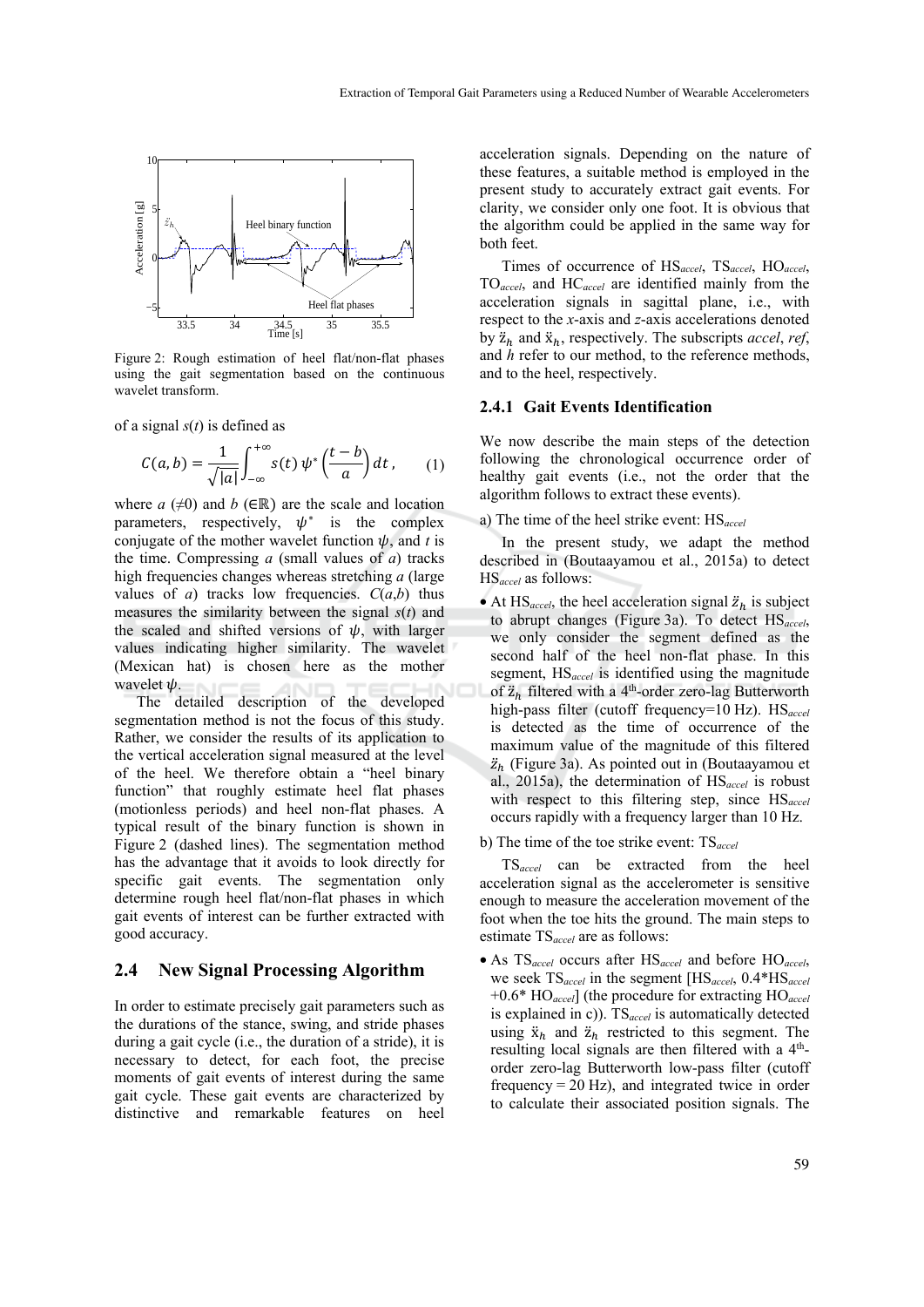drift related to this double integration is limited since the latter is performed in a small time interval. We then apply a piecewise-linear fitting method to each of these position signals. This method estimates a location of convex curvature in a signal using two linear segment that best fit this signal in the least-square sense (Appendix) (Boutaayamou et al., 2015a). The times of resulting convex curvatures in the two position signals are denoted  $t_1$  and  $t_2$ . It is then assumed that TS<sub>accel</sub> is estimated as the mean of  $t_1$  and  $t_2$ (Figure 3b).

c) The time of the heel-off event: HO*accel*

HO*accel* is automatically detected in the segment that lies between 125 ms after HS*accel* and 70 ms before TO*accel* (the extraction method of TO*accel* is described in d)). We adapt the method presented in (Boutaayamou et al., 2015a) to detect HO*accel* from  $\ddot{\mathbf{z}}_h$  as follows:

• We consider the local signal obtained from the restriction of  $\ddot{z}_h$  to the previous segment. This local signal is then filtered with a  $4<sup>th</sup>$ -order zerolag Butterworth low-pass filter (cutoff frequency =  $20$  Hz). This filtering step does not alter the physical significance of the local signal (Boutaayamou et al., 2015a). Since this signal corresponds to a slow movement (some milliseconds before and after HO*accel*), there is no critical peak to be detected that could be removed erroneously in this filtering step (Boutaayamou et al., 2015a). A double integration of this local acceleration signal is then performed to calculate the corresponding position signal. The drift that could be generated from this double integration is negligible since the latter is carried out in a small time interval. We apply the aforementioned piecewise-linear fitting method twice to the resulting local position signal in order to estimate successive locations of convex curvature in this local position signal. The time of the last location of convex curvature is our estimate of HO*accel* (Figure 3c).

d) The time of the toe-off event: TO*accel*

- At TO*accel*, the direction of motion of the ankle joint changes from plantarflexion to dorsiflexion in the sagittal plane (Whittle, 1996). It is assumed that TO*accel* corresponds to the time when a zero crossing of the vertical heel acceleration signal occurs after the beginning of the non-flat phase (Figure 3d).
- e) The time of the heel clearance event: HC*accel*

• HC*accel* is defined as the moment when the minimum clearance between the heel accelerometer and the ground is achieved during the swing phase. We consider distinctive vertical heel acceleration features that indicate where HC*accel* can be found in the time and frequency domains. These features are rather sharp negative peaks in  $\ddot{z}_h$  (Figure 3e) involving some mid frequencies. In order to extract HC*accel*, we apply the CWT (see Sec. 2.3) to the local signal defined as the restriction of  $\ddot{z}_h$  to the neighbourhood of these features. The CWT is indeed adapted for identifying HC*accel* because it allows detection of a specified frequency at a specified time. The previous local signal is then decomposed into wavelet packages. The wavelet (Mexican hat) is used as the mother wavelet to extract HC*accel* as it is similar to the pattern of the aforementioned features. A typical result is depicted in Figure 3e.

#### **2.4.2 Extraction of Temporal Gait Parameters**

Temporal gait parameters, such as durations of the stance, swing, and stride phases, are calculated on the basis of the previous gait events as follows:

• Right stance duration (time between right HS (HS*right*) and right TO (TO*right*) during stride *i*)

Right *stance* = 
$$
TO_{right}(i) - HS_{right}(i)
$$
.

• Left stance duration (time between left HS (HS*left*) and left TO (TO*left*) during stride i)

*Left stance* = 
$$
TO_{\text{left}}(i) - HS_{\text{left}}(i)
$$
.

• Right swing duration (time between HS*right* of stride *i*+1 and TO*right* of stride *i*)

 $Right \, swing = HS_{right}( i+1) - TO_{right}( i)$ .

• Left swing duration (time between HS*left* of stride  $i+1$  and  $TO<sub>left</sub>$  of stride  $i$ )

Left swing = 
$$
HS_{left}(i+1) - TO_{left}(i)
$$
.

• Right stride duration (time between two consecutive right HSs)

 $Right\, stride = HS_{right}( i+1) - HS_{right}( i)$ .

• Left stride duration (time between two consecutive left HSs)

Left stride = 
$$
HS_{left}(i+1) - HS_{left}(i)
$$
.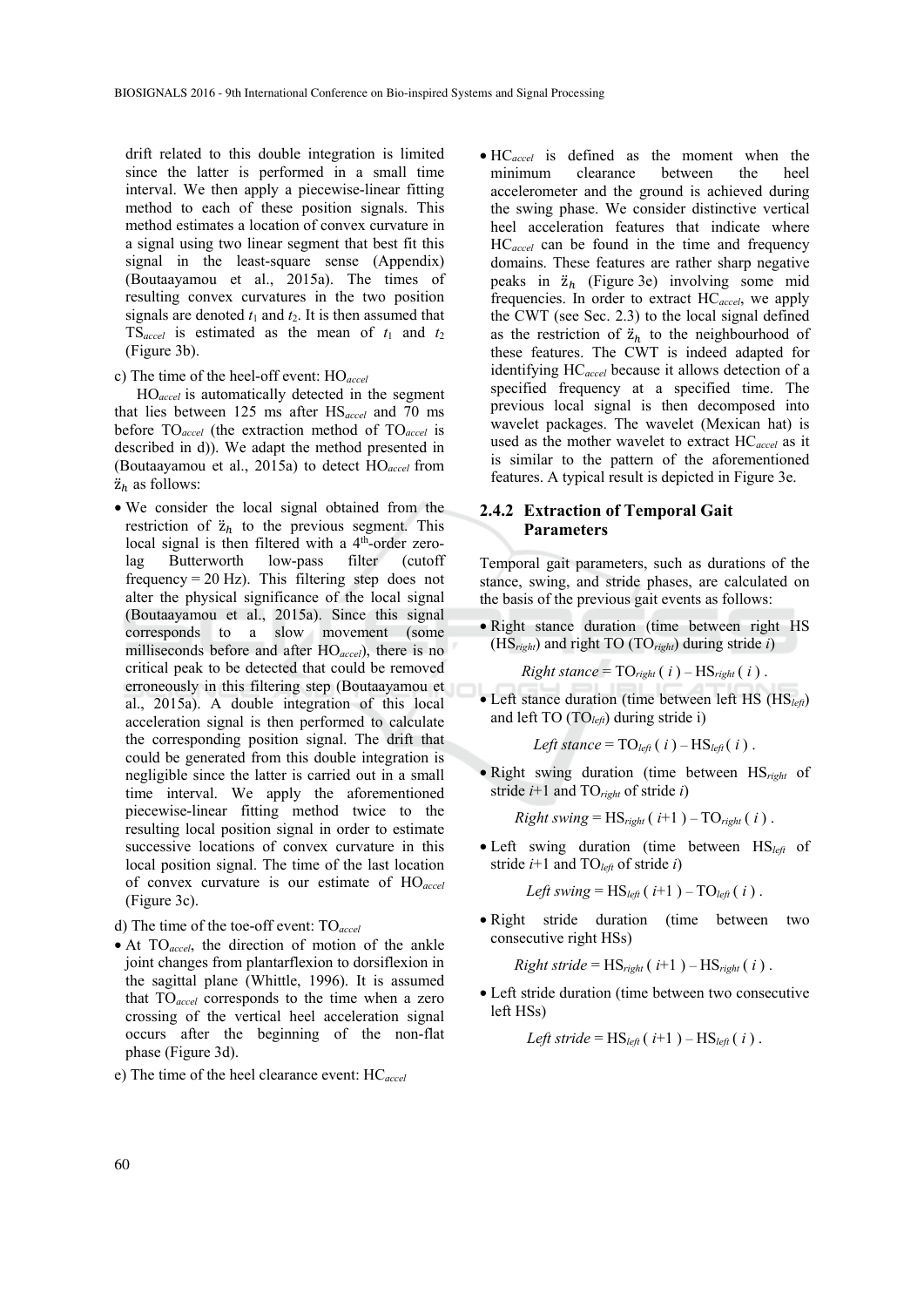

Figure 3: Vertical heel acceleration signal (i.e.,  $\ddot{z}_h$  measured by our accelerometer system) and reference kinematic signals (i.e., the vertical heel position  $z_h$  and the vertical toe position  $z_t$  measured by the Codamotion system). The gait events, i.e., (a) HS, (b) TS, (c) HO, (d) TO, and (e) HC, detected by our method and by reference methods are shown on each signal during typical consecutive strides.

### **2.5 Stride-by-stride Validation Method**

#### **2.5.1 Reference Data**

A kinematic 3D analysis system (Codamotion system; Charnwood Dynamics; Rothley, UK) and a video camera provided reference data to validate, on a stride-by-stride basis, the gait parameters/events determined by our method.

The kinematic system is based on active optical

technology; it can accurately measure the 3D positions of active markers placed in the body locations of interest. We collected kinematic data at the level of the heel and the toe of each foot at 400 Hz. The heel marker was placed upon the heel accelerometer. The video camera (30 fps) was placed close to the track such that the pointing direction is approximately perpendicular to the sagittal plan.

Kinematic data were used to validate, on a strideby-stride basis, the gait events HS*accel*, TS*accel*,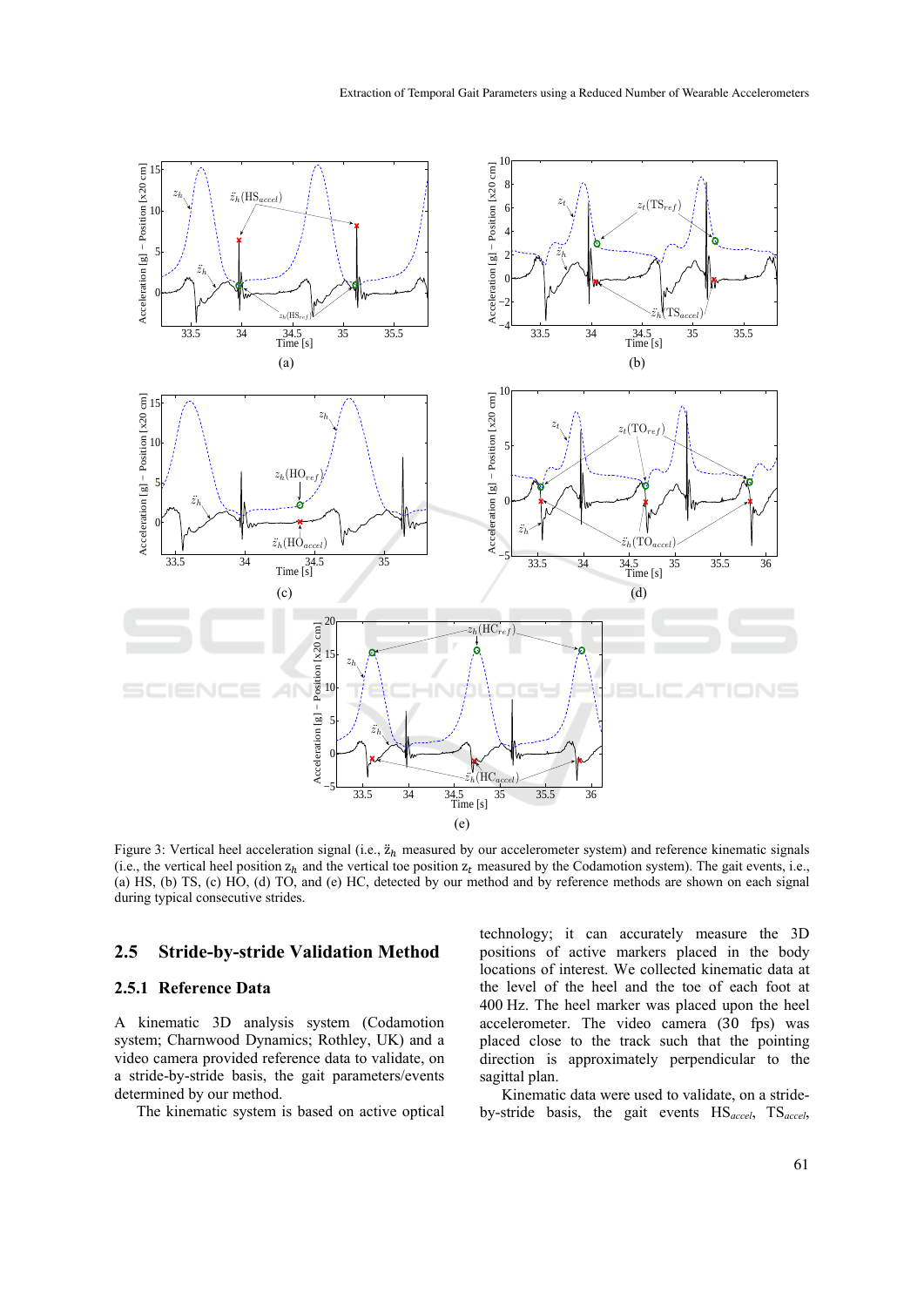|           | Accuracy (ms)<br>(precision (ms)) | Limits of<br>agreements (ms) | $95\%$ CI of the<br>differences (ms)      | $95\%$ CI of the<br>lower limits (ms) | $95\%$ CI of the<br>upper limits (ms) | No. of<br>events |
|-----------|-----------------------------------|------------------------------|-------------------------------------------|---------------------------------------|---------------------------------------|------------------|
| <b>HS</b> | 7.2(22.1)                         | $[-36.2, 50.7]$              | 5.6 8.8]                                  | $[-38.9 - 33.5]$                      | $[47.9 \t53.4]$                       | 771              |
| TS.       | 0.7(19.0)                         | $[-36.6 \ 38.0]$             | $[-0.9 \ 2.3]$                            | $[-39.3 - 33.9]$                      | $[35.3 \ 40.7]$                       | 567              |
| HO        | $-3.4(27.4)$                      | $[-57.2, 50.3]$              | $[-8.2 \quad 1.3]$                        | $[-66.5 - 49.9]$                      | $[43.1 \t59.7]$                       | 126              |
| TO        | 2.2(15.7)                         | $[-28.6 \ 33.0]$             | $\begin{bmatrix} 1.1 & 3.3 \end{bmatrix}$ | $[-30.5 - 26.8]$                      | [31.2 34.9]                           | 819              |
| HC        | 3.2(17.9)                         | $[-31.9 \ 38.3]$             | $1.9$ 4.4]                                | $[-34.7 - 30.5]$                      | $[36.9 \t 41.1]$                      | 839              |

Table 1: The results of our method are compared to the results of reference methods considering several consecutive strides. This evaluation is given as the accuracy (mean of the differences), the precision (std. dev. of the differences), limits of agreement, 95% confidence interval (CI) of the differences, and 95% CI of the lower and upper limits of agreement.

TO*accel*, and HC*accel*. Reference gait events HS*ref* and TO*ref*, were obtained by the kinematic method reported in (Boutaayamou et al., 2014). HS*ref* and TO*ref* were extracted solely from measured heel and toe coordinates during overground walking (Figures 3a and 3d). TS*ref* was extracted from the vertical toe position signal (Boutaayamou et al., 2015a) in each gait cycle (Figure 3b). HC*ref* was detected as the time of the local maximum of heel clearance (Figure 3e). The video camera provided HO*ref*.

#### **2.5.2 Evaluation Method**

We evaluated the level of agreement between our method and the reference methods by quantifying the accuracy, precision, absolute error, and intraclass correlation coefficient (ICC). Accuracy and precision were computed as the mean and standard deviation (std. dev.), respectively, of the differences between the gait events for each stride, i.e., HS*accel* – HS*ref*, TS*accel* – TS*ref*, HO*accel* – HO*ref*, TO*accel* – TO*ref*, and HC*accel* – HC*ref*. The absolute error was calculated as the mean and std. dev. of absolute values of the previous differences. The ICC evaluates the statistical agreement between our method and the reference methods. A Bland-Altman analysis was also carried out.

### **3 RESULTS**

Table 1 provides a quantitative one-by-one comparison of gait events. Because of the limited number of extracted reference events and the variation of some reference patterns among subjects, the sample size for the compared gait events was not always the same but ranged between 126 and 839 events. During some gait tests, we observed that some markers – used to record reference kinematic signals – detached from the shoes. We therefore excluded the associated gait events from the

analysis. In addition, we emphasize that HO*ref* was obtained only by the video camera. The extraction of HO*ref* is thus limited to one stride during a given gait test. The total number of HO*ref* (here 126) is therefore much smaller than that of HS*ref*, TS*ref*, TO*ref*, and HC*ref*. The four latter reference data were indeed extracted from consecutive strides.

The accuracy and precision of gait events detection ranged from −3.4 ms to 7.2 ms, and 15.7 ms to 27.4 ms, respectively. Given the sampling frequency of 200 Hz of the recorded heel accelerations for both feet, the accuracy and the precision of detection are less than durations of 2 frames (10 ms) and 6 frames (30 ms), respectively.

Figure 4 shows the Bland-Altman plots of gait events differences. We observe small systematic biases in accordance with the accuracy of detection provided in Table 1. The proposed method tends to detect earlier gait events except for HO. In addition, the limits of agreement (i.e., mean  $\pm$  1.96 std. dev.) and their associated 95% confidence interval exhibit small variations in the times of gait events (Table 1).

Table 2 shows the results of durations of stance, swing, and stride phases calculated by our method and by the reference method (i.e., provided by the Codamotion system) for the right and left feet. These temporal parameters could be estimated with a mean absolute error less than 15 ms. The ICC coefficient was larger than 0.95 for both stance time and stride time, and larger than 0.87 for swing time.

Figure 5 shows the Bland-Altman plots of the temporal parameters for the right and left feet. Most differences of these temporal parameters are within the 1.96 std. dev. lines.

#### **4 DISCUSSION**

We have presented a new signal processing algorithm that extracts relevant temporal gait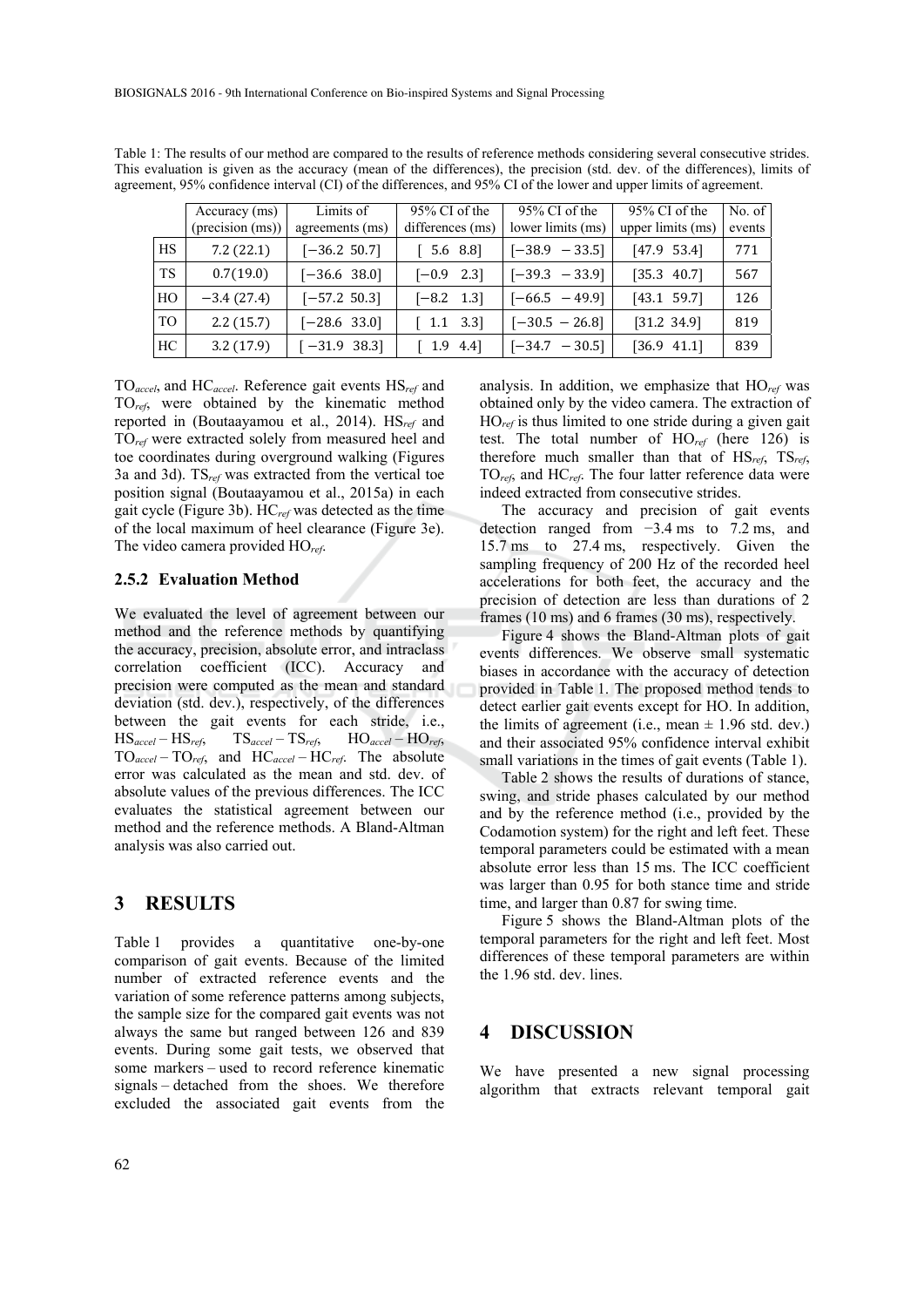

Figure 4: Bland−Altman plots of the gait events, i.e., (a) HS, (b) TS, (c) HO, (d) TO, and (e) HC, measured using our method and reference methods, with mean (dash-dotted line in the middle) of differences HS*accel* – HS*ref*, TS*accel* – TS*ref*, HO*accel* – HO*ref*, TO*accel* – TO*ref*, and HC*accel* – HC*ref*. 95% of these differences are between the lines ± 1.96 std. dev. (dashed lines). (o) and (+) refer to gait events measured at the right foot and those measured at the left foot, respectively.

parameters/events from only two accelerometers attached to the right and left feet, i.e., one on each shoe at the level of the heel.

The new algorithm is versatile enough to detect gait events. The algorithm is based on the CWT and an original piecewise-linear fitting method. Those methods allow for an automatic and robust extraction of gait events from relevant local acceleration signals. The algorithm was validated by comparing results obtained by our method to those obtained by a kinematic 3D system (used as gold standard) and a video camera. The experimental results show a good agreement between our algorithm and the reference, and demonstrate an accurate and precise detection of HS, TS, HO, TO, and HC in a group of healthy people during normal walking. In addition, the algorithm computes the time of stance, swing, and stride phases with a good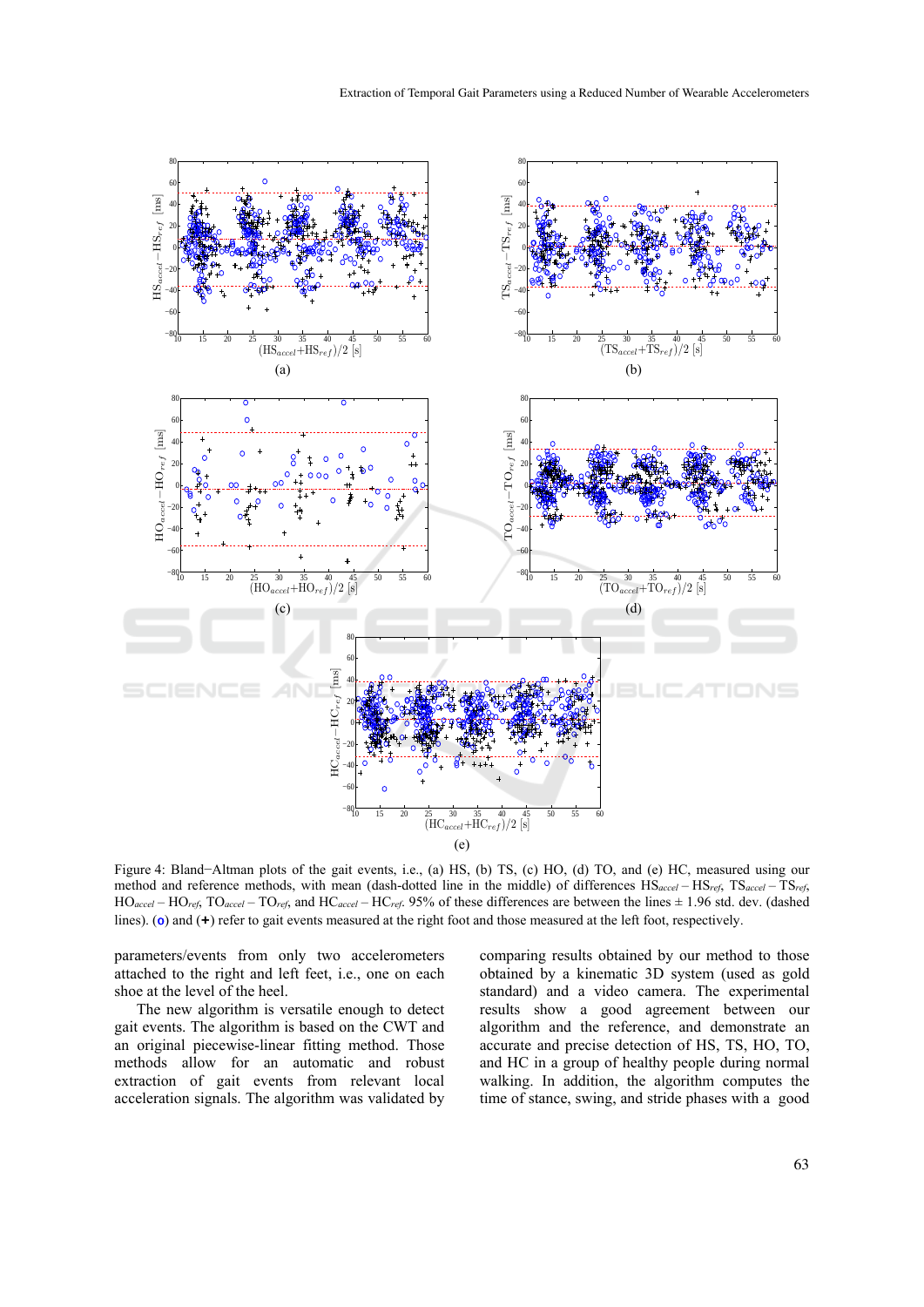BIOSIGNALS 2016 - 9th International Conference on Bio-inspired Systems and Signal Processing

Table 2: Results of right/left stance, swing, and stride phase durations calculated by our method are compared to those obtained by a reference kinematic system, Codamotion, used as gold standard. This comparison is given as the difference of the estimated values (mean error), the mean of the absolute error (abs. error), and the intraclass correlation coefficient (ICC).

| Gait            | Foot              | Accelerometers    | Codamotion        | Mean error         | Abs. error        | ICC  | No. of  |
|-----------------|-------------------|-------------------|-------------------|--------------------|-------------------|------|---------|
| parameters      |                   |                   |                   |                    |                   |      | strides |
|                 | Right             | $0.670 \pm 0.047$ | $0.674 \pm 0.055$ | $-0.004 \pm 0.016$ | $0.012 \pm 0.011$ | 0.95 | 188     |
| Stance time (s) | Left              | $0.656 \pm 0.052$ | $0.662 \pm 0.055$ | $-0.006 \pm 0.015$ | $0.012 \pm 0.010$ | 0.95 | 220     |
|                 | Right<br>and left | $0.662 \pm 0.050$ | $0.668 \pm 0.055$ | $-0.006 \pm 0.015$ | $0.012 \pm 0.010$ | 0.95 | 408     |
|                 | Right             | $0.404 \pm 0.042$ | $0.399 \pm 0.035$ | $0.005 \pm 0.018$  | $0.014 \pm 0.012$ | 0.89 | 336     |
| Swing time (s)  | Left              | $0.418 \pm 0.038$ | $0.413 + 0.035$   | $0.005 + 0.018$    | $0.014 \pm 0.011$ | 0.87 | 383     |
|                 | Right<br>and left | $0.412 \pm 0.041$ | $0.407 + 0.035$   | $-0.005 \pm 0.017$ | $0.014 \pm 0.011$ | 0.88 | 719     |
|                 | Right             | $1.080 \pm 0.092$ | $1.083 \pm 0.092$ | $-0.003 \pm 0.016$ | $0.012 \pm 0.011$ | 0.98 | 181     |
| Stride time (s) | Left              | $1.081 \pm 0.090$ | $1.089 \pm 0.098$ | $-0.008 \pm 0.018$ | $0.015 \pm 0.013$ | 0.98 | 227     |
|                 | Right<br>and left | $1.080 + 0.090$   | $1.087 + 0.095$   | $-0.006 \pm 0.017$ | $0.013 + 0.012$   | 0.98 | 408     |



Figure 5: Bland−Altman plots of the temporal gait parameters, i.e., (a) stance time, (b) swing time, and (c) stride time estimated during consecutive strides by our method and the gold standard method. (o) and (**+**) refer to right and left gait parameters, respectively.

accuracy and precision.

Previous studies reported results of gait parameters during the normal walk. Compared to stance time calculated in (Selles et al., 2005) (i.e.,  $15 \text{ ms} \pm 41 \text{ ms}$ , in (Rampp et al., 2015) (i.e.,

 $9 \text{ ms} \pm 69 \text{ ms}$ ), and in (Salarian et al., 2004) (i.e., 5.9 ms  $\pm$  29.6 ms), the accuracy is similar but the precision is improved in our method (i.e., −6 ms ±15 ms). Similar accuracy and better precision in stride time are also found in our method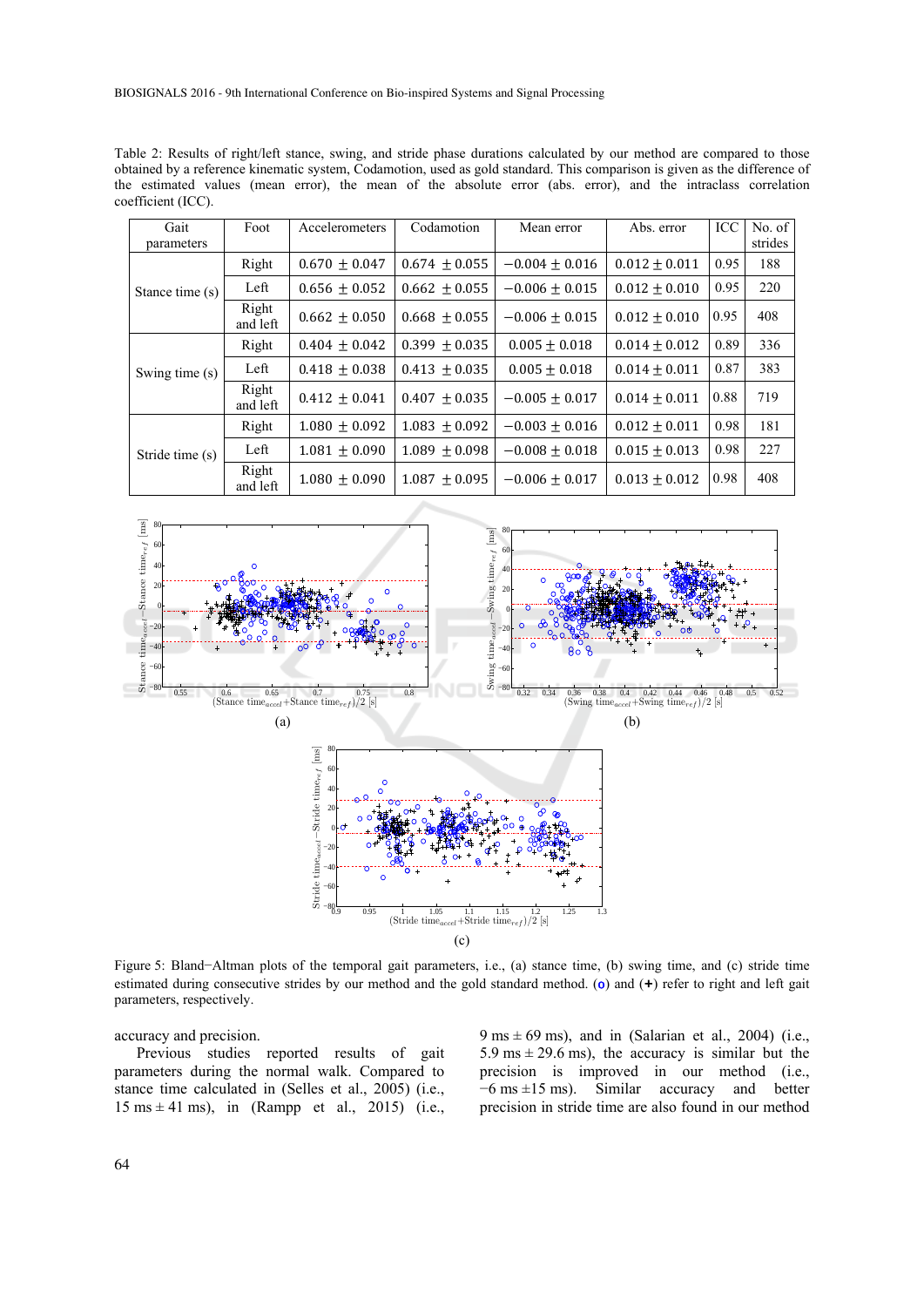(i.e.,  $-6 \text{ ms} \pm 17 \text{ ms}$ ) compared to (Rampp et al., 2015) (i.e.,  $2 \text{ ms} \pm 68 \text{ ms}$ ) and to (Salarian et al., 2004) (i.e.,  $2.2 \text{ ms} \pm 23.2 \text{ ms}$ ). In addition, the accuracy of swing time in (Rampp et al., 2015) (i.e.,  $-8$  ms  $\pm$  45 ms) is similar to our results but the precision is improved in our method (i.e., −5 ms ±17 ms). Compared to commercial trunk accelerometer systems (e.g., (Auvinet et al., 1999)), which only provide global gait features, our system is capable to extract stride-by-stride parameters. The stride-by-stride extraction may be a huge advantage in the gait analysis of some specific population such as Parkinson's disease patients who experience freezing of gait, a sudden and brief episodic alteration of strides regulation.

Participants did not complain about the hardware system during the gait tests. They all reported that wires and accelerometers did not interfere with their gait. Since only two accelerometers were attached to heels and wires were behind the legs of the participants during walking, these participants did not notice or complain about the system.

It is noteworthy that all accelerometers of the used hardware system were synchronized. The algorithm can thus extract other important gait parameters such as the times of initial double support, terminal double support, double support, and right/left steps.

Based on TS and HO, the algorithm can extract the durations of the sub-phases of the stance phase, namely: (1) loading response duration (time from HS of one foot to TS of the same foot); (2) foot-flat duration (time from TS of one foot to HO of the same foot); and (3) push-off duration (time from HO of one foot to TO of the same foot). In addition, HC can be used to refine the swing phase duration.

The proposed ambulatory accelerometer system was capable of measuring temporal gait parameters in a very large number of strides without the need of controlled laboratory conditions. We believe that our novel accelerometer-based system offers perspectives for use in a routine clinical practice to deal with abnormal gait (e.g., gait of patients with Parkinson's disease).

## **5 CONCLUSIONS**

We presented a new signal processing algorithm that reduces the number of wearable accelerometers for estimating temporal gait parameters. The advantages of this method can be summarized as follows:

• Only two accelerometers are required, i.e., one for each shoe at the level of the heel. This contributes

to a simplification of our wearable accelerometerbased system, thus resulting in reducing the costs and time needed to attach the system on body.

- This algorithm is validated for consecutive strides during normal walking. The validation used reference data provided by a kinematic system (used as gold standard) and a video camera.
- Compared to previous studies, the proposed method performs equally well or better in terms of accuracy and precision of detection of temporal gait parameters such as times of swing, stance, and stride phases.

The extension of this method to the study of pathological gait (e.g., gait of patients with Parkinson's disease) is now in progress. The method promises to allow an objective quantification of gait parameters in routine clinical practice.

### **ACKNOWLEDGEMENTS**

The authors wish to acknowledge the contribution of J. Stamatakis and B. Macq through the design of the accelerometer-based hardware system used in the present study. The authors would like also to thank all the participants to the gait tests of this study.

### **REFERENCES**

- Aminian, K., Rezakhanlou, K., De Andres, E., Fritsch, C., TIONS Leyvraz, P.-F., and Robert, P. (1999). Temporal feature estimation during walking using miniature accelerometers: an analysis of gait improvement after hip arthroplasty. *Medical and Biological Engineering and computing*, 37(6):686–691.
- Auvinet, B., Chaleil, D., and Barrey, E. (1999). Analyse de la marche humaine dans la pratique hospitalière par une méthode accélérométrique. *Revue du Rhumatisme*, 66(7–9) :447–457.
- Boutaayamou, M., Schwartz, C., Denoël, V., Forthomme, B., Croisier, J.-L., Garraux, G., Verly, J., and Brüls, O. (2014). Development and validation of a 3D kinematic-based method for determining gait events during overground walking. In *IEEE International Conference on 3D Imaging*, pages 1–6.
- Boutaayamou, M., Schwartz, C., Stamatakis, J., Denoël, V., Maquet, D., Forthomme, B., Croisier, J.-L., Macq, B., Verly, J., Garraux, G., and Brüls, O. (2015a). Development and validation of an accelerometerbased method for quantifying gait events. *Medical Engineering and Physics*, 37:226–232.
- Boutaayamou, M., Denoël, V., Verly, J., Garraux, G., and Brüls, O. (2015b). Gait segmentation using continuous wavelet transform for extracting validated gait events from accelerometer signals. In *Biomedica 2015*–*The*